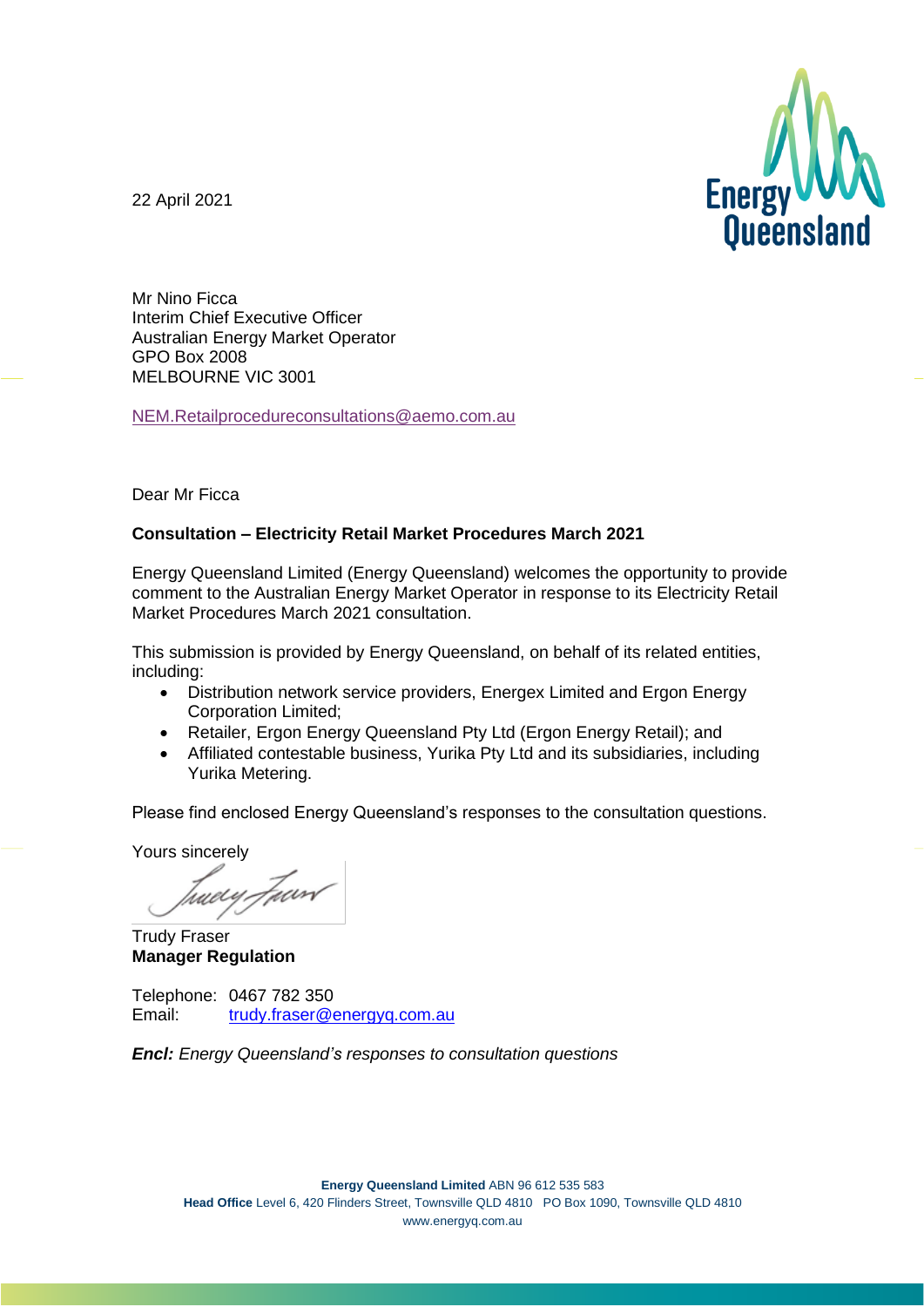# RETAIL ELECTRICITY MARKET PROCEDURES MARCH 2021 CONSULTATION

## PROCEDURE CONSULTATION

# FIRST STAGE PARTICIPANT RESPONSE TEMPLATE

*Participant: Ergon Energy, Energex, MDYMC, MDYMP, MDYMDP, MDYENM*

*Submission Date: 22 April 2021*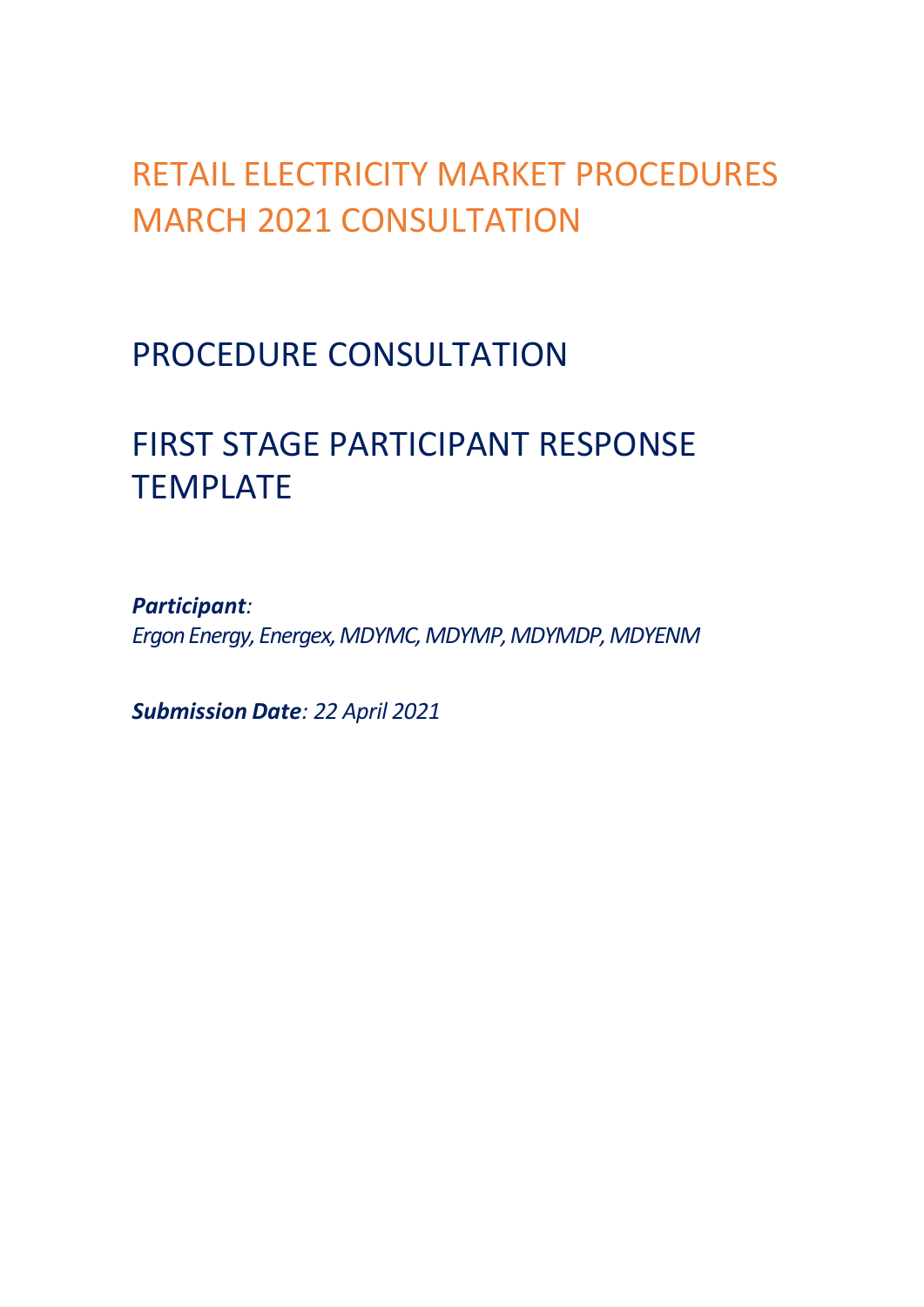## Table of Contents

<span id="page-2-0"></span>

| 2. | Service Level Procedure: Metering Data Provider Services (SLP: MDP Services)  4           |
|----|-------------------------------------------------------------------------------------------|
| 3. | Metrology Procedure: Part A - National Electricity Market (Metrology Procedure: Part A) 5 |
| 4. | MSATS Procedures: Consumer Administration and Transfer Solution (CATS) Procedure          |
| 5. |                                                                                           |
| 6. | Retail Electricity Market Procedures – Glossary and Framework (Glossary/Framework) 9      |
| 7. | MSATS Procedures: Procedure for the Management of Wholesale, Interconnector,              |
| 8. |                                                                                           |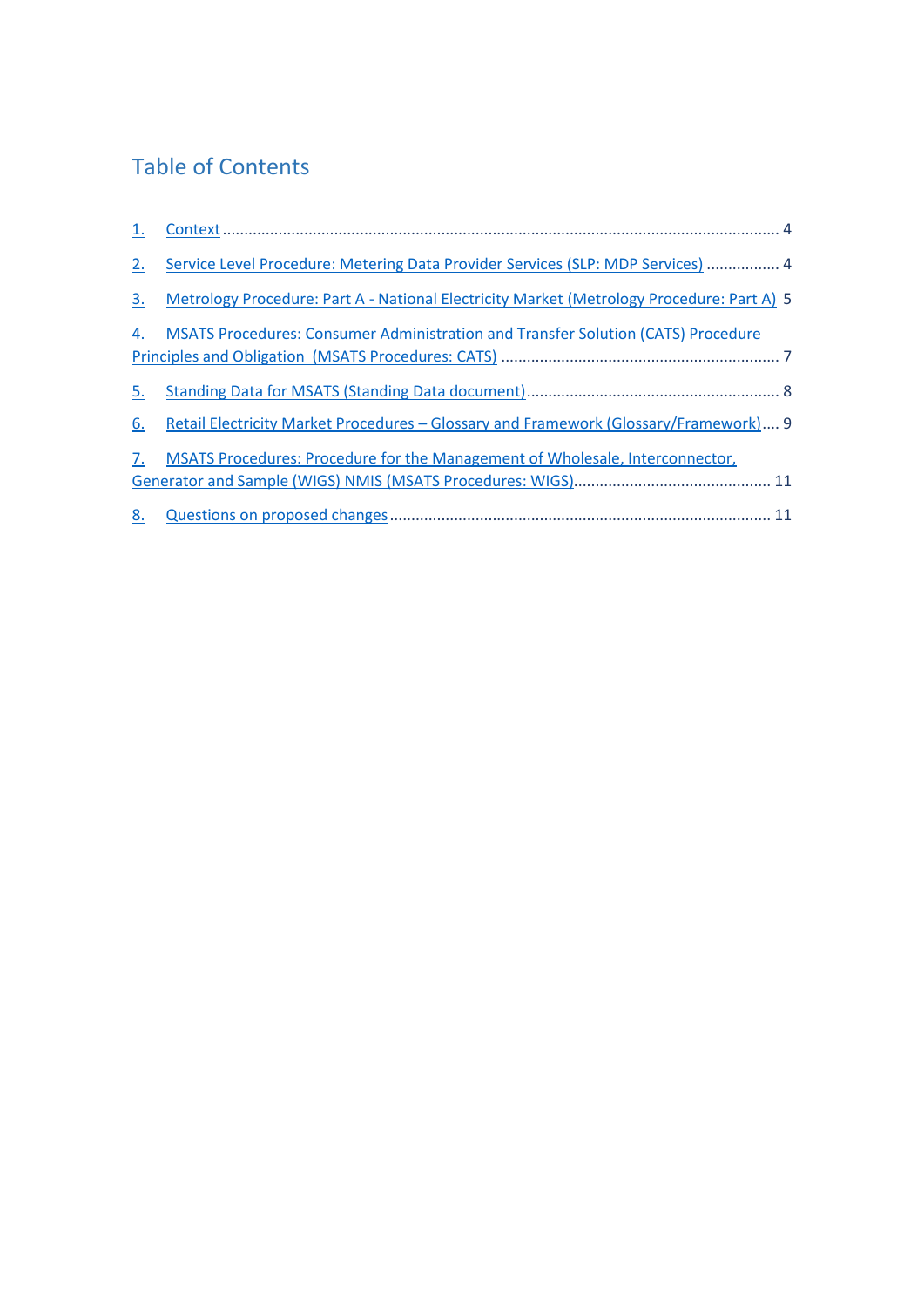### **1.Context**

This template is to assist stakeholders in giving feedback about the changes detailed in the initial draft procedures associated with the Metering ICF Package Changes consultation.

The changes being proposed are because of NER rule changes which have occurred requiring changes to AEMO's Retail Electricity Market Procedures and the following proposed changes by proponents and AEMO to implement recommended process improvements.

<span id="page-3-0"></span>

| <b>Section</b>        | <b>Description</b>                                                                                                                                                                                                                                                                     | Participant<br><b>Comments</b>                  |
|-----------------------|----------------------------------------------------------------------------------------------------------------------------------------------------------------------------------------------------------------------------------------------------------------------------------------|-------------------------------------------------|
| 2.4.3 Reactive Energy | Amend the wording to read:<br>(a) Subject to paragraph (b), where the <i>metering installation</i> is configured to<br>measure reactive energy, the MDP must store this metering data with the<br>metering data in respect of active energy in the metering data services<br>database. | Energy<br>Queensland<br>provides no<br>comment. |
|                       | (b) The MDP is not subject to the storage requirement in paragraph (a), if the<br>metering data in respect of reactive energy as measured by a type 4 metering<br>installation is not required for the current purposes of either:                                                     |                                                 |
|                       | (i)<br>provision to a requesting party, as may be required for the purposes of additional<br>services under NER 7.4.3; or<br>application of a reactive energy-based tariff.                                                                                                            |                                                 |

### **2.Service Level Procedure: Metering Data Provider Services (SLP: MDP Services)**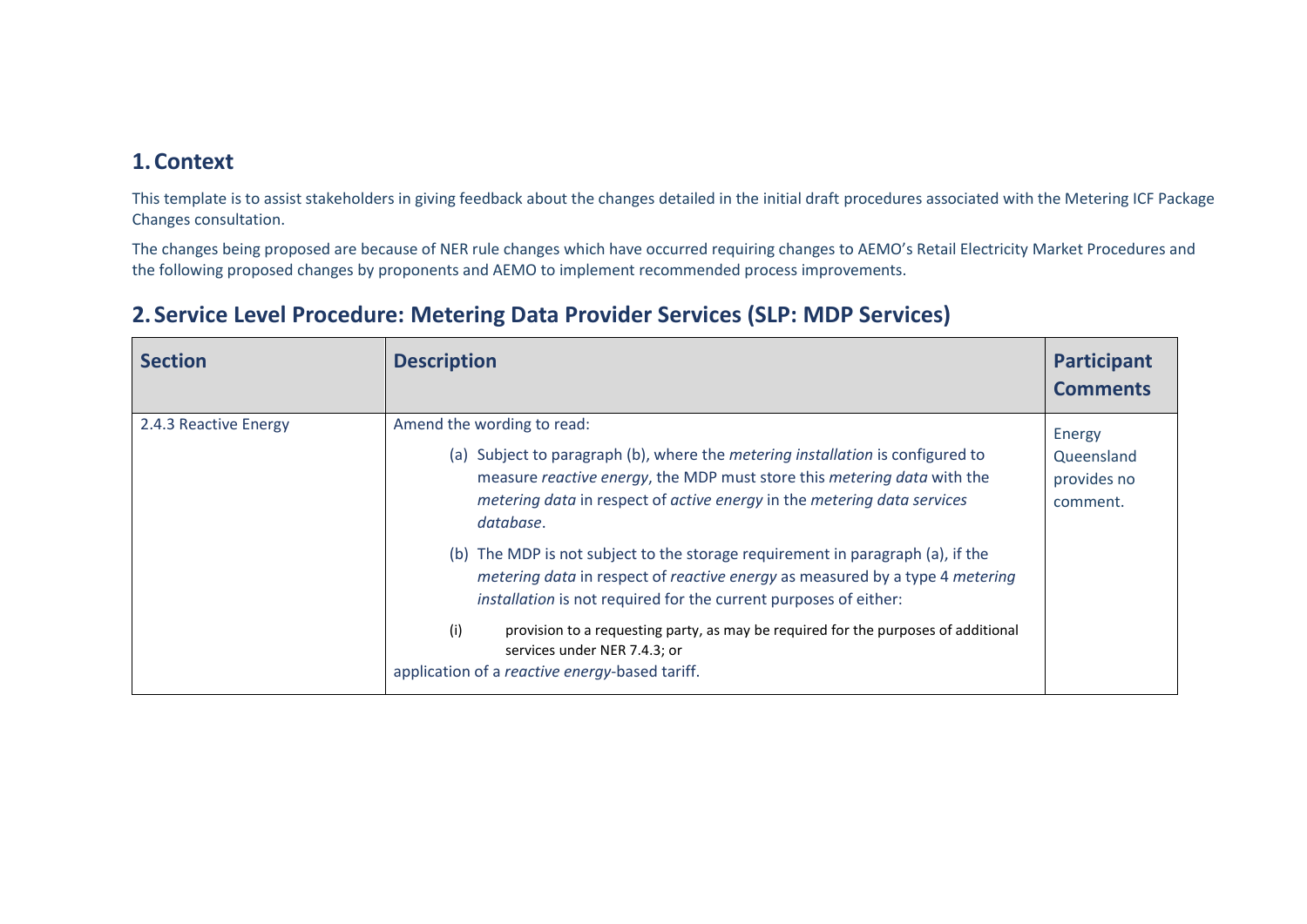| <b>Section</b>                                                                                                                          | <b>Description</b>                                                                                                                                                                                                                              | <b>Participant</b><br><b>Comments</b>           |
|-----------------------------------------------------------------------------------------------------------------------------------------|-------------------------------------------------------------------------------------------------------------------------------------------------------------------------------------------------------------------------------------------------|-------------------------------------------------|
| New clause $2.4.1(a)(ix)$                                                                                                               | Insert new clause:<br>Ensure that systems and processes are in place to detect <i>energy data</i> , at least every 20<br>business days, when the datastream is not active for a <i>metering installation</i> with <i>remote</i><br>acquisition. | Energy<br>Queensland<br>provides no<br>comment. |
| Renumbered clauses                                                                                                                      | Clauses renumbered following above change.                                                                                                                                                                                                      | Energy<br>Queensland<br>provides no<br>comment. |
| 3.5 Specific Collection Process<br><b>Requirements for Metering</b><br>installations with Remote<br><b>Acquisition of Metering Data</b> | Insert new clause:<br>(c) Each MDP must operate and maintain a process so that by the fifth consecutive day that<br>remote acquisition is unavailable the MDP notifies the MC.                                                                  | Energy<br>Queensland<br>provides no<br>comment. |

## **3.Metrology Procedure: Part A - National Electricity Market (Metrology Procedure: Part A)**

<span id="page-4-0"></span>

| <b>Section</b> | <b>Description</b>                                               | <b>Participant Comments</b>                                  |
|----------------|------------------------------------------------------------------|--------------------------------------------------------------|
| 12.2 Metering  | Insert new clauses:                                              | Energy Queensland suggests the proposed 7 day window         |
| Data           | $(k)$ The MC must use reasonable endeavours to identify if a     | (from point 12.2 (k)) is unrealistic. We suggest it would be |
| Collection     | metering installation malfunction exists within 7 days from when | more suitable to align the timeframe to the 15 day window    |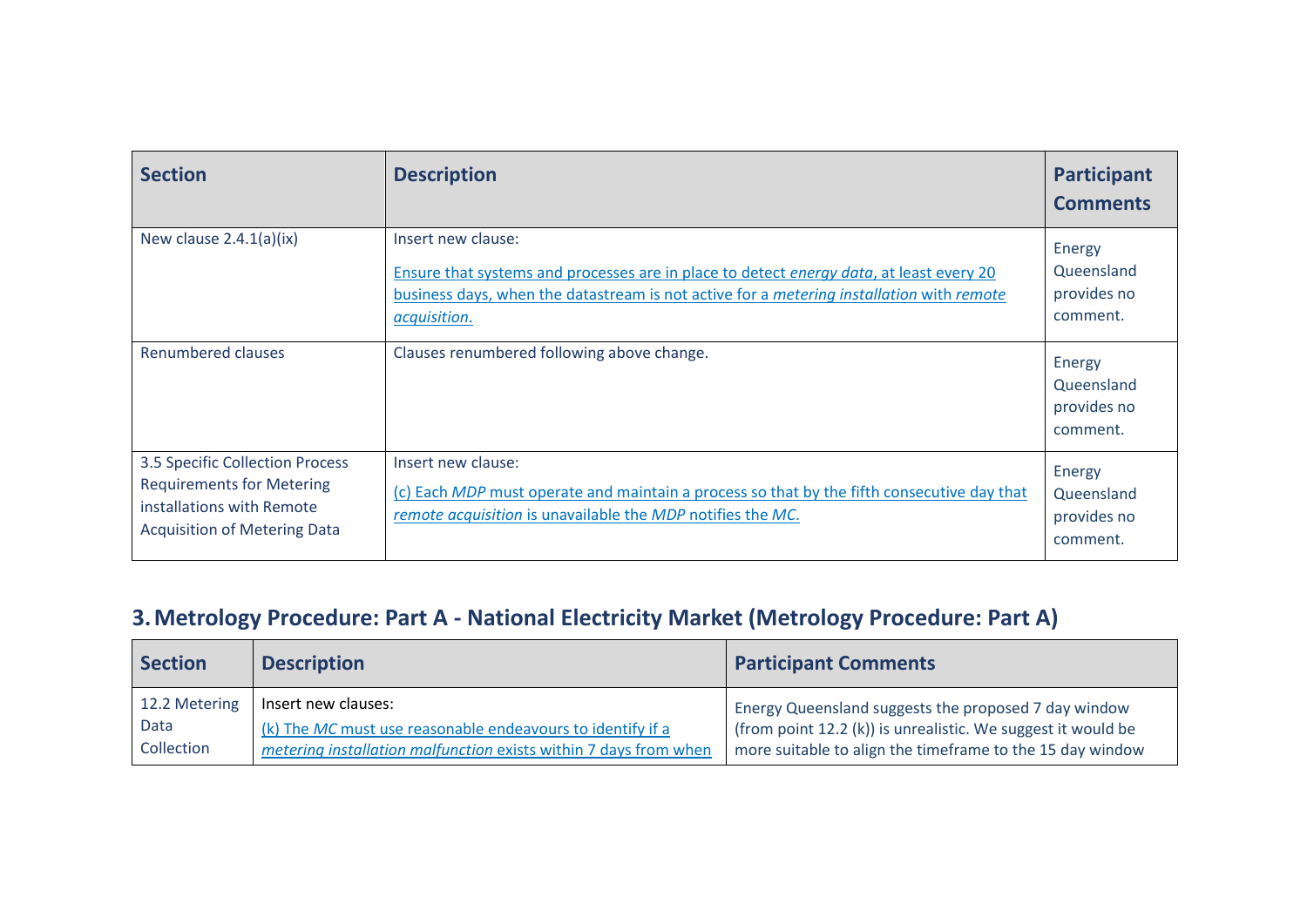| <b>Section</b> | <b>Description</b>                                                                                                                                                                                         | <b>Participant Comments</b>                                                                                                                                                                                                                                                                                    |
|----------------|------------------------------------------------------------------------------------------------------------------------------------------------------------------------------------------------------------|----------------------------------------------------------------------------------------------------------------------------------------------------------------------------------------------------------------------------------------------------------------------------------------------------------------|
|                | an MDP informs them that remote acquisition is not available.<br>(I) For metering installations that have remote acquisition, the<br>MC must use reasonable endeavours to collect metering data at         | per existing processes for malfunctions which allows time for<br>MSATS updates and an interruption notice to be issued prior<br>to site attendance.                                                                                                                                                            |
|                | a frequency that prevents the loss of actual metering data but at<br>a frequency of no more than 14 days since the last actual<br>metering data was collected when remote acquisition is not<br>available. | For example, participants have 5 days to update MSATS for a<br>status change, and initial checks indicate that a majority of<br>what are initially communications faults are due to network<br>disconnections with no update to MSATS (often taking up to<br>the 5 days or longer).                            |
|                |                                                                                                                                                                                                            | Also, the 7-day window would not allow reasonable time to<br>raise a request and have a retailer or agent issue a service<br>order and an Interruption notice to a customer so that the<br>first field visit can repair/replace the meter.                                                                     |
|                |                                                                                                                                                                                                            | Energy Queensland disagrees with the 14 day cyclic data<br>capture (from point 12.2(I)) as this can create a large impost<br>on the parties - particularly in remote areas. In addition, the<br>current proposed wording does not make any allowance for<br>sites that do have more than 35 days data storage. |
|                |                                                                                                                                                                                                            | Energy Queensland proposes the following wording:                                                                                                                                                                                                                                                              |
|                |                                                                                                                                                                                                            | "For metering installations that have remote acquisition, the<br>MC must use reasonable endeavours to collect metering data<br>at a frequency that prevents the loss of actual metering data."                                                                                                                 |
|                |                                                                                                                                                                                                            | We also suggest removing the following wording:                                                                                                                                                                                                                                                                |
|                |                                                                                                                                                                                                            | " but at a frequency of no more than 14 days since the last                                                                                                                                                                                                                                                    |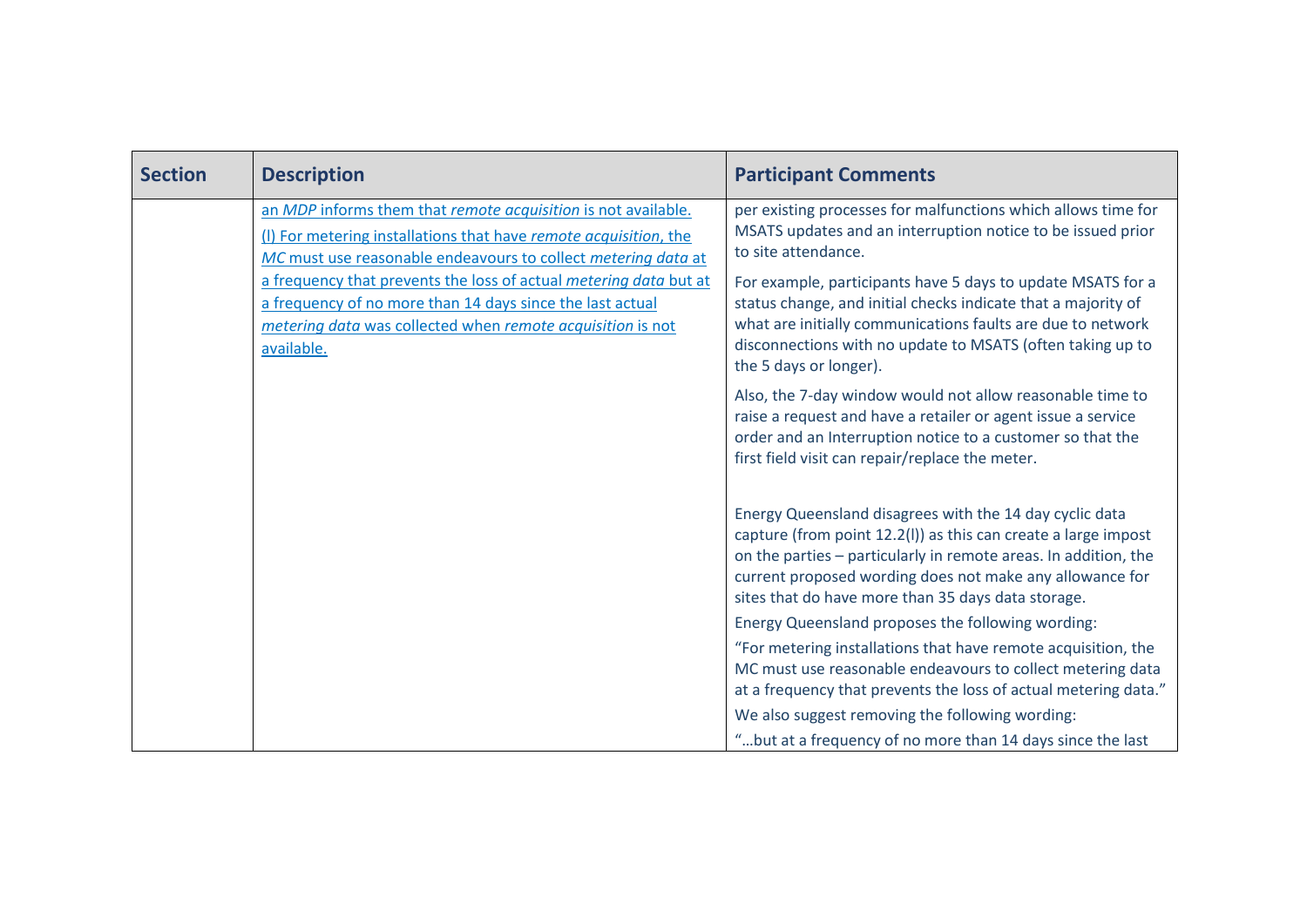| <b>Section</b> | <b>Description</b> | <b>Participant Comments</b>                                                                                                                                                                                                                                                                                                           |
|----------------|--------------------|---------------------------------------------------------------------------------------------------------------------------------------------------------------------------------------------------------------------------------------------------------------------------------------------------------------------------------------|
|                |                    | actual metering data was collected when remote acquisition is<br>not available."<br>Energy Queensland notes what appears to be a numbering<br>error in the draft document suggesting the new clause (I)<br>could be a sub clause (a) of clause (k). We suggest a review of<br>this section and confirmation that the two proposed new |
|                |                    | clauses are independent of one another.                                                                                                                                                                                                                                                                                               |

## **4.MSATS Procedures: Consumer Administration and Transfer Solution (CATS) Procedure Principles and Obligation (MSATS Procedures: CATS)**

<span id="page-6-0"></span>

| <b>Section</b> | <b>Description</b>                        | <b>Participant Comments</b>            |
|----------------|-------------------------------------------|----------------------------------------|
| 9.1.4          | Removes obligation for LNSP and ENM to    | Energy Queensland provides no comment. |
| 9.2.4          | populate a Change Request with Connection |                                        |
| 9.3.4          | Configuration.                            |                                        |
| 9.4.4          |                                           |                                        |
| 12.2.4         |                                           |                                        |
| 12.2.5         |                                           |                                        |
| 12.3.4         |                                           |                                        |
| 12.5.4         |                                           |                                        |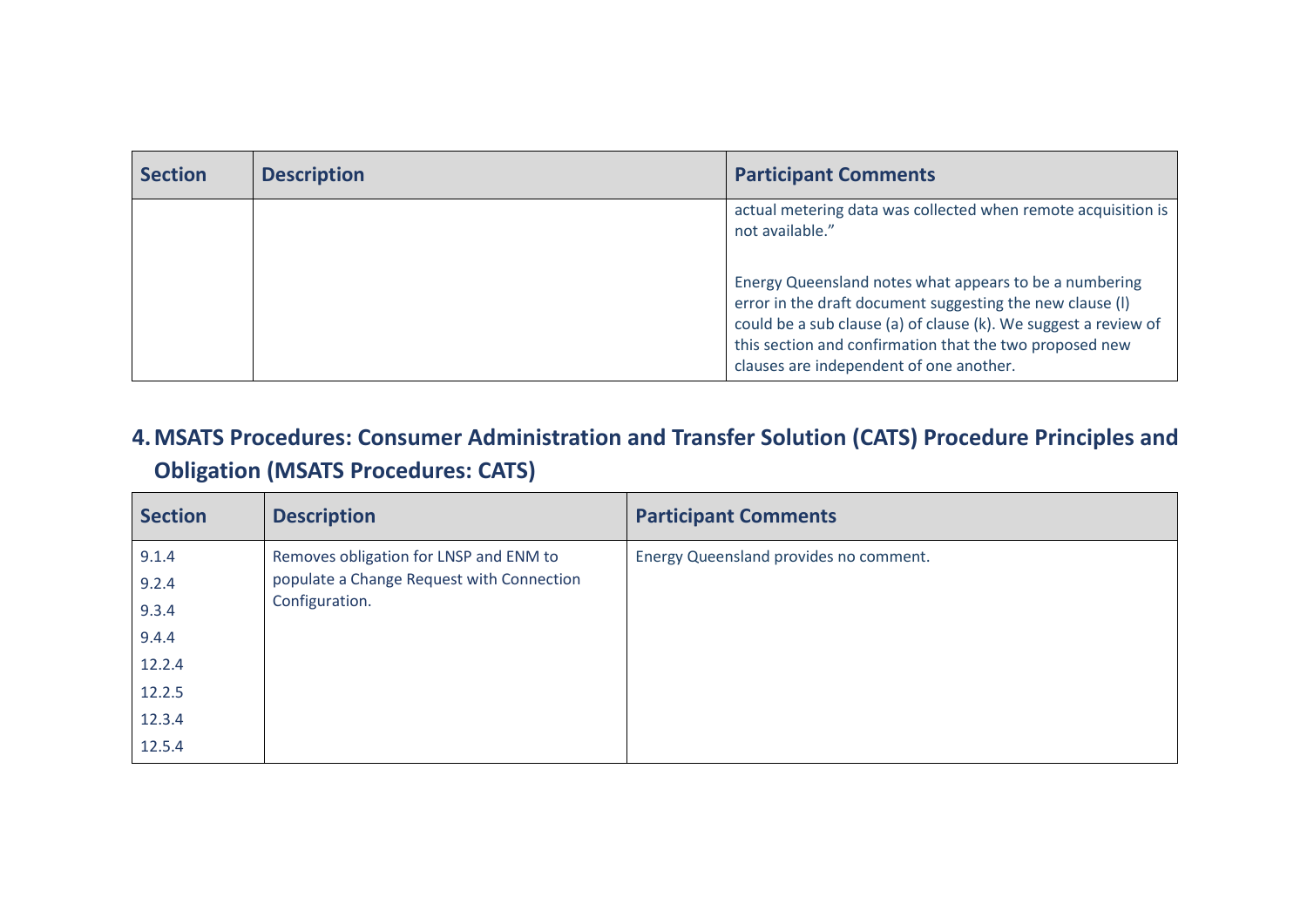| <b>Section</b>                      | <b>Description</b>                                                                                    | <b>Participant Comments</b>                                                                                                            |
|-------------------------------------|-------------------------------------------------------------------------------------------------------|----------------------------------------------------------------------------------------------------------------------------------------|
| 9.3.4(h)                            | Allows LNSPs to populate the Change Request<br>with Connection Configuration information              | Energy Queensland provides no comment.                                                                                                 |
| 10.1.4(d)<br>10.2.4(d)<br>10.3.4(d) | Adds obligation for MPB to populate a Change<br>Request with Connection Configuration.                | Energy Queensland notes what appears to be a numbering error in the draft<br>document and suggests that 10.1.4(d) should be 10.1.4(c). |
| 10.4.4(d)<br>10.5.4(d)              | Adds obligation for MC to populate a Change<br>Request with Connection Configuration.                 | Energy Queensland provides no comment.                                                                                                 |
| $15.1.4(d)$ &<br>15.1.4(f)          | Changes position of reference to Connection<br>Configuration for AEMO from 15.1.4(d) to<br>15.1.4(f). | Energy Queensland provides no comment.                                                                                                 |
| Table 16-C                          | Table 16-C to be removed from NMI_DATA<br>section and moved to METER REGISTER section.                | Energy Queensland provides no comment.                                                                                                 |

## **5.Standing Data for MSATS (Standing Data document)**

<span id="page-7-0"></span>

| <b>Section</b>                 | <b>Description</b>                                                           | <b>Participant Comments</b>            |
|--------------------------------|------------------------------------------------------------------------------|----------------------------------------|
| Table 6<br>(CATS_NMI_DA<br>TA) | Change location of ConnectionConfiguration field to<br>Meter Register table. | Energy Queensland provides no comment. |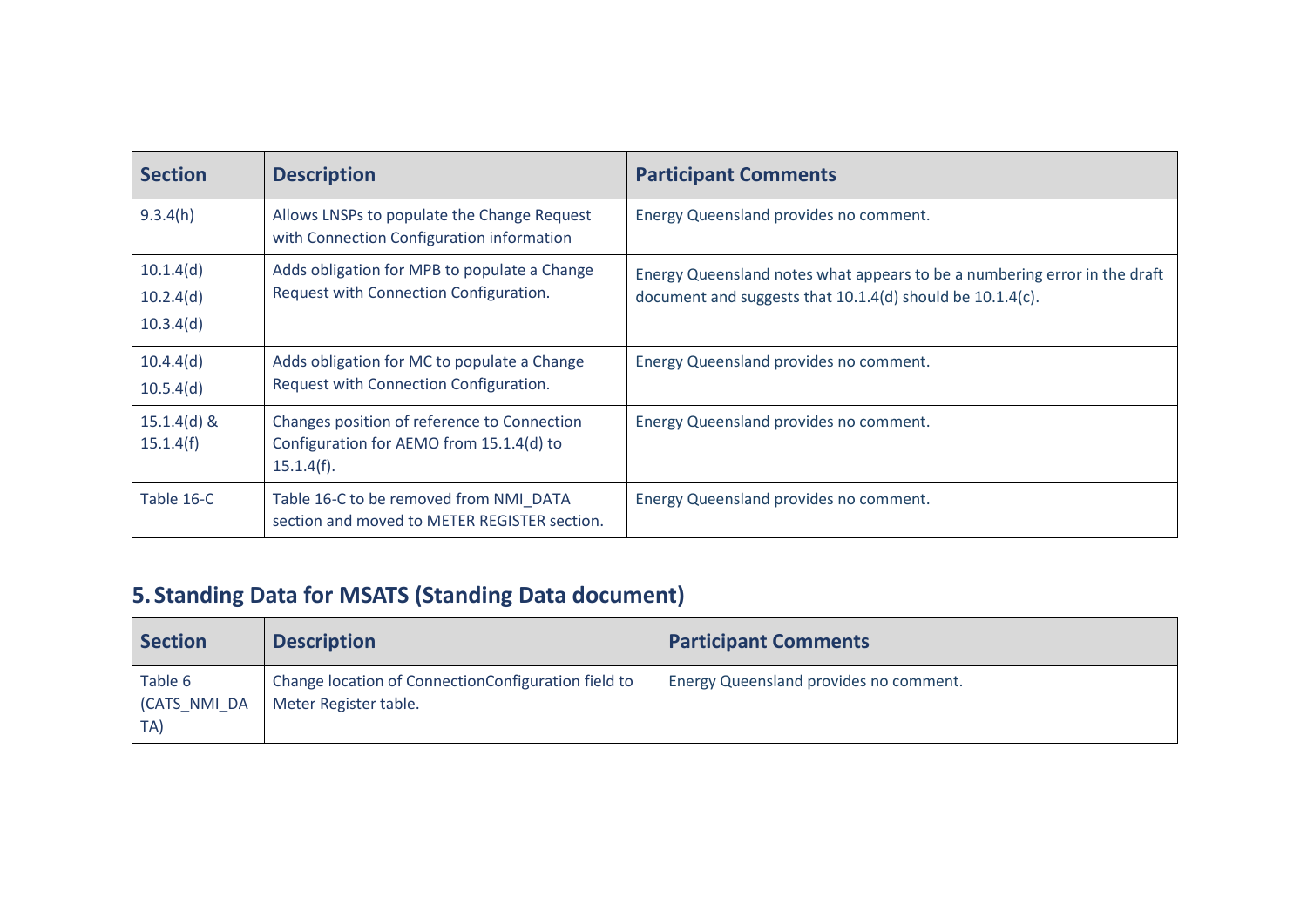| <b>Section</b>         | <b>Description</b>                                         | <b>Participant Comments</b>            |
|------------------------|------------------------------------------------------------|----------------------------------------|
| Table 3<br>(CATS METER | ConnectionConfiguration field to be updated as<br>follows: | Energy Queensland provides no comment. |
| <b>REGISTER)</b>       | MANDATORY where there is an installed meter                |                                        |
|                        | Field to be provided by LNSP MPB                           |                                        |

## **6.Retail Electricity Market Procedures – Glossary and Framework (Glossary/Framework)**

<span id="page-8-0"></span>

| <b>Section</b> | <b>Description</b>                                                                                                                                                                                                                                                                                                                                                                                                                                                                                                                                                                                                                          | <b>Participant Comments</b>            |
|----------------|---------------------------------------------------------------------------------------------------------------------------------------------------------------------------------------------------------------------------------------------------------------------------------------------------------------------------------------------------------------------------------------------------------------------------------------------------------------------------------------------------------------------------------------------------------------------------------------------------------------------------------------------|----------------------------------------|
| 1.1            | This is the Guideline for Clarification of the National<br>Measurement Act made under clause 7.15 7.16.8 of<br>the NER (Guideline).<br>$\cdots$<br>This version of the Guideline makes reference to those<br>parts of the National Measurement Act that are<br>currently in force. For information, the Guideline also<br>makes reference to aspects of Part IV of the Act.<br>which is expected to come into force in the near<br>future when changes to the National Trade<br><b>Measurement Regulations are made.</b> Those aspects<br>of the Act that are not currently in force appear in<br>italics in this version of the Guideline. | Energy Queensland provides no comment. |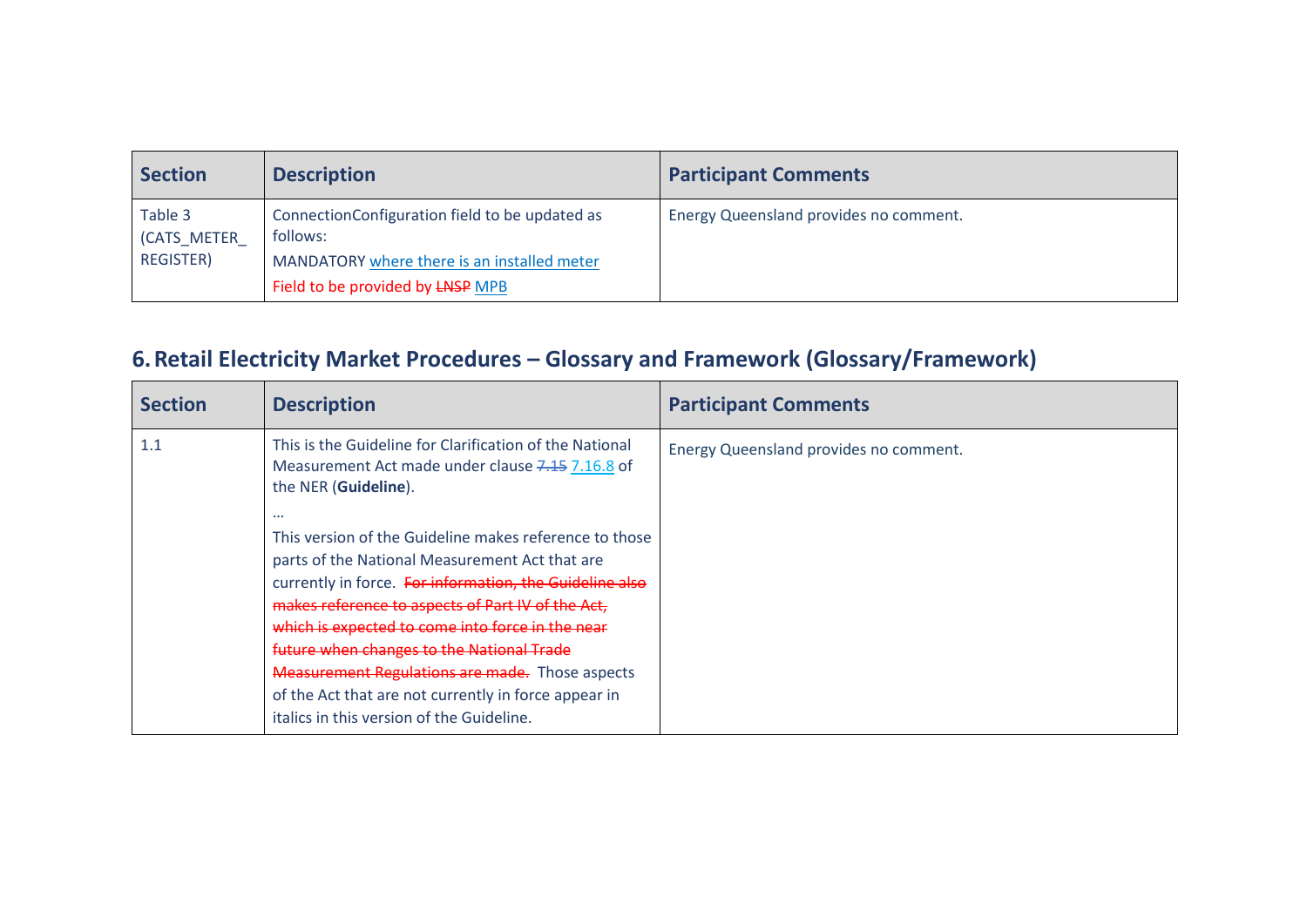| 3.1   | Minor changes                                                                                                                                                                                                                                       | Energy Queensland provides no comment. |
|-------|-----------------------------------------------------------------------------------------------------------------------------------------------------------------------------------------------------------------------------------------------------|----------------------------------------|
| 3.2.1 |                                                                                                                                                                                                                                                     |                                        |
| 3.2.2 |                                                                                                                                                                                                                                                     |                                        |
| 3.3   |                                                                                                                                                                                                                                                     |                                        |
| 3.3   | Regulation 5.6 in the National Trade Measurement<br>Regulations 2009 exempts certain classes of electricity<br>meters from Part IV section 4A of the Act. (The<br>exemption was previously located in the National<br>Measurement Regulations); and | Energy Queensland provides no comment. |
| 5.1.2 | Minor changes                                                                                                                                                                                                                                       | Energy Queensland provides no comment. |
| 5.2   |                                                                                                                                                                                                                                                     |                                        |
| 5.2.1 |                                                                                                                                                                                                                                                     |                                        |
| 5.2.2 |                                                                                                                                                                                                                                                     |                                        |
| 5.2.4 |                                                                                                                                                                                                                                                     |                                        |
| 5.3   |                                                                                                                                                                                                                                                     |                                        |
| 6.1   | National Trade Measurement Regulations 2009,<br>Regulation 5.6, "Exempt utility meters":                                                                                                                                                            | Energy Queensland provides no comment. |
|       | For the definition of utility meter in subsection<br>3(1) of the Act, the following classes of meters are<br>exempted from the operation of Part IV section 4A of<br>the Act:                                                                       |                                        |
|       | electricity meters installed before 1 January 2013;<br>(a)                                                                                                                                                                                          |                                        |
|       | electricity meters installed on or after 1 January 2013,                                                                                                                                                                                            |                                        |
|       | other than electricity meters that measure less than                                                                                                                                                                                                |                                        |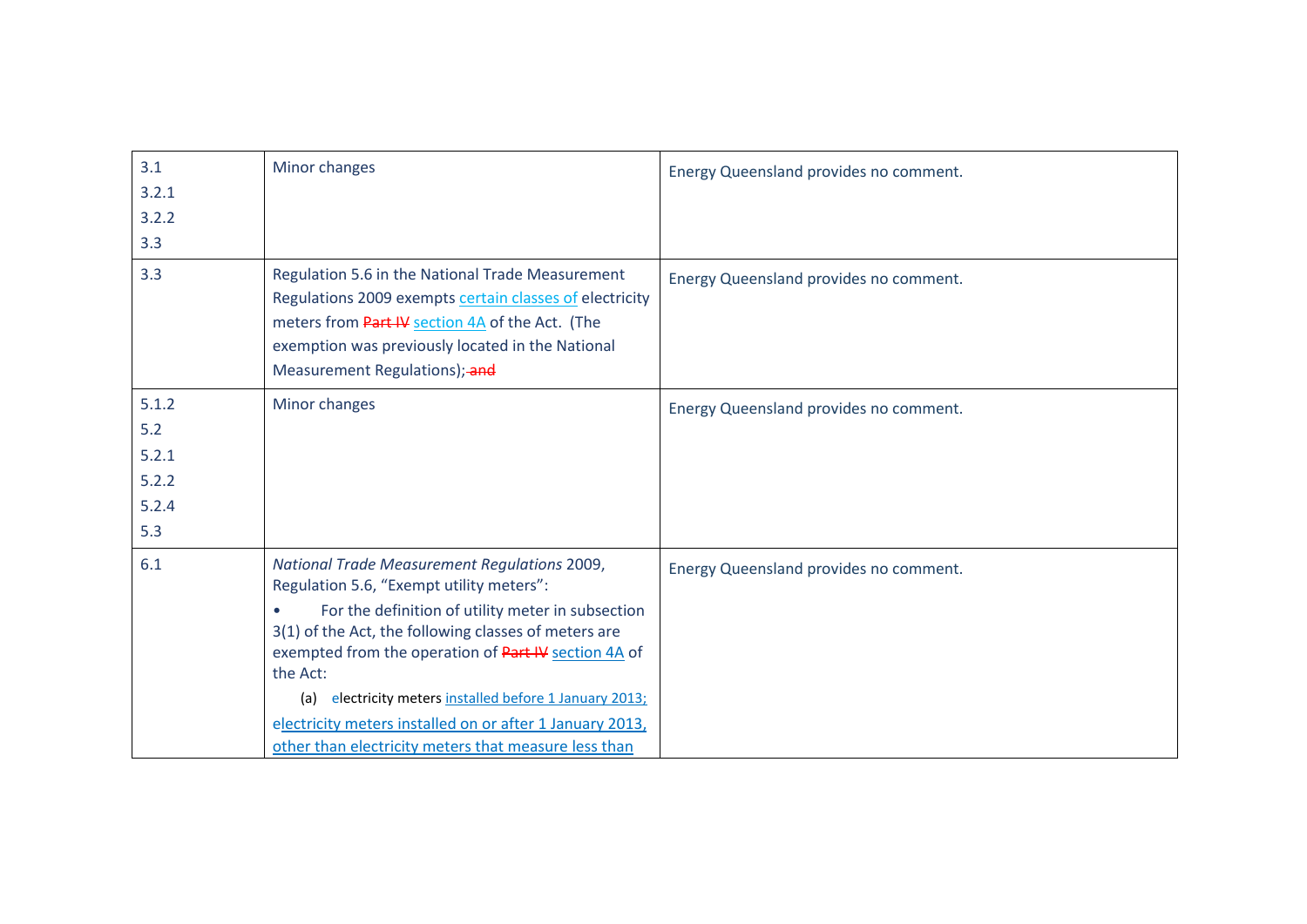|            | 750 MWh of energy per year; |                                        |
|------------|-----------------------------|----------------------------------------|
| 6.2        | Minor changes               | Energy Queensland provides no comment. |
|            |                             |                                        |
| 8.3        |                             |                                        |
| Appendix C |                             |                                        |

## **7.MSATS Procedures: Procedure for the Management of Wholesale, Interconnector, Generator and Sample (WIGS) NMIS (MSATS Procedures: WIGS)**

| <b>Section</b> | <b>Description</b>                                                       | <b>Participant Comments</b>            |
|----------------|--------------------------------------------------------------------------|----------------------------------------|
| Version        | Updated to align version numbering with<br><b>MSATS: CATS procedures</b> | Energy Queensland provides no comment. |

### **8.Questions on proposed changes**

<span id="page-10-1"></span><span id="page-10-0"></span>

| <b>Heading</b>                                                                                                                                                                                | <b>Participant Comments</b>                                                                                                                                                                                                                                                                                                          |
|-----------------------------------------------------------------------------------------------------------------------------------------------------------------------------------------------|--------------------------------------------------------------------------------------------------------------------------------------------------------------------------------------------------------------------------------------------------------------------------------------------------------------------------------------|
| Do you support the proposals contained in this Issues Paper? If<br>not, please specify areas in which your assessment differs<br>(include ICF reference number), with supporting information. | Energy Queensland generally supports the proposals contained in this Issues<br>Paper, with the exception of those relating to ICF 023.<br>We refer AEMO to the specific concerns and comments detailed in Section 3,<br>Metrology Procedure: Part A - National Electricity Market (Metrology Procedure:<br>Part A) of this response. |